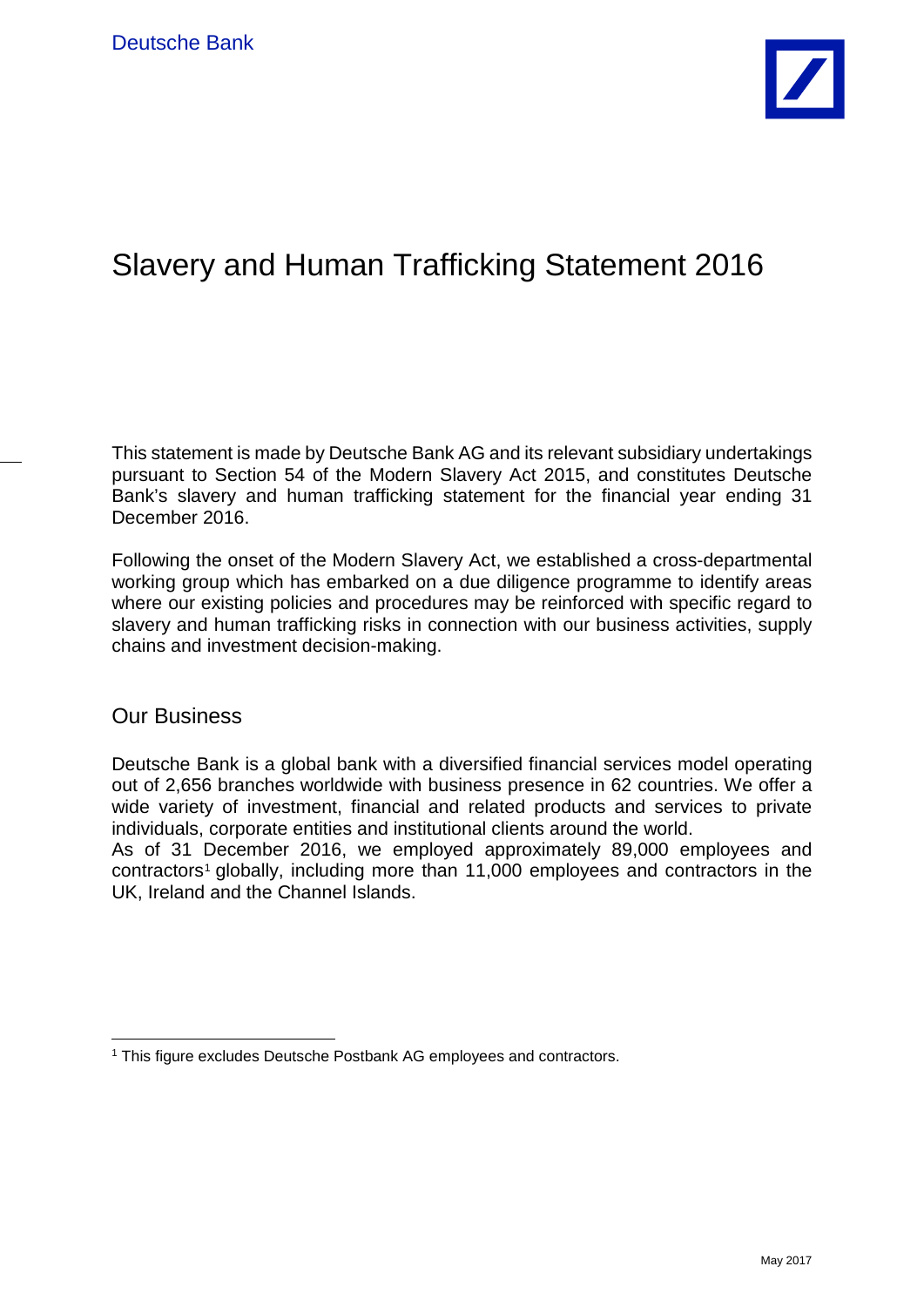

# **Policies**

In July 2000, we became one of the first signatories to the UN Global Compact, a set of ten sustainability principles focusing on human rights and labour, the environment and anti-corruption. In December [2](#page-1-0)015, we published a Human Rights Statement<sup>2</sup> affirming our commitment to be guided by the principles set out in various international standards and principles including the UN Guiding Principles on Business and Human Rights, the Universal Declaration of Human Rights and the UN Global Compact.

With regards to employees and contractors within the UK and elsewhere, Deutsche Bank seeks to comply with all applicable national laws, rules and regulations and, where appropriate, has implemented policies (including our Code of Business Conduct and Ethics), practices and procedures to ensure compliance. We are reviewing our relevant policies to include, where appropriate, commitments addressing slavery and human trafficking considerations in our business activities, supply chains and investment decision-making.

Our employees and contractors have access to a Whistleblowing Hotline to report potentially unethical or inappropriate business practices anonymously. This includes reports that can be made against Deutsche Bank, our clients, our suppliers and their respective employees or any other entities or individuals doing business with Deutsche Bank. We operate an anti-retaliation policy regarding whistleblowers. Our complaints handling procedures also allow any internal or external parties to report any human rights and labour matters.

Prior to 2016, we had already implemented a risk framework to facilitate the identification, assessment and management of environmental and social ("ES") risks arising from transactions and client relationships, known as the ES Policy Framework[3.](#page-1-1) This forms part of our global reputational risk framework and addresses human rights issues which includes modern slavery and human trafficking.

<span id="page-1-0"></span><sup>2</sup> [https://www.db.com/files/documents/csr/sustainability/Deutsche-Bank-Human-Rights-Statement.pdf?language\\_id=1](https://www.db.com/files/documents/csr/sustainability/Deutsche-Bank-Human-Rights-Statement.pdf?language_id=1)

<span id="page-1-1"></span><sup>3</sup> [https://www.db.com/files/documents/csr/sustainability/Deutsche-Bank-ES-Policy-Framework-English.pdf?language\\_id=1](https://www.db.com/files/documents/csr/sustainability/Deutsche-Bank-ES-Policy-Framework-English.pdf?language_id=1)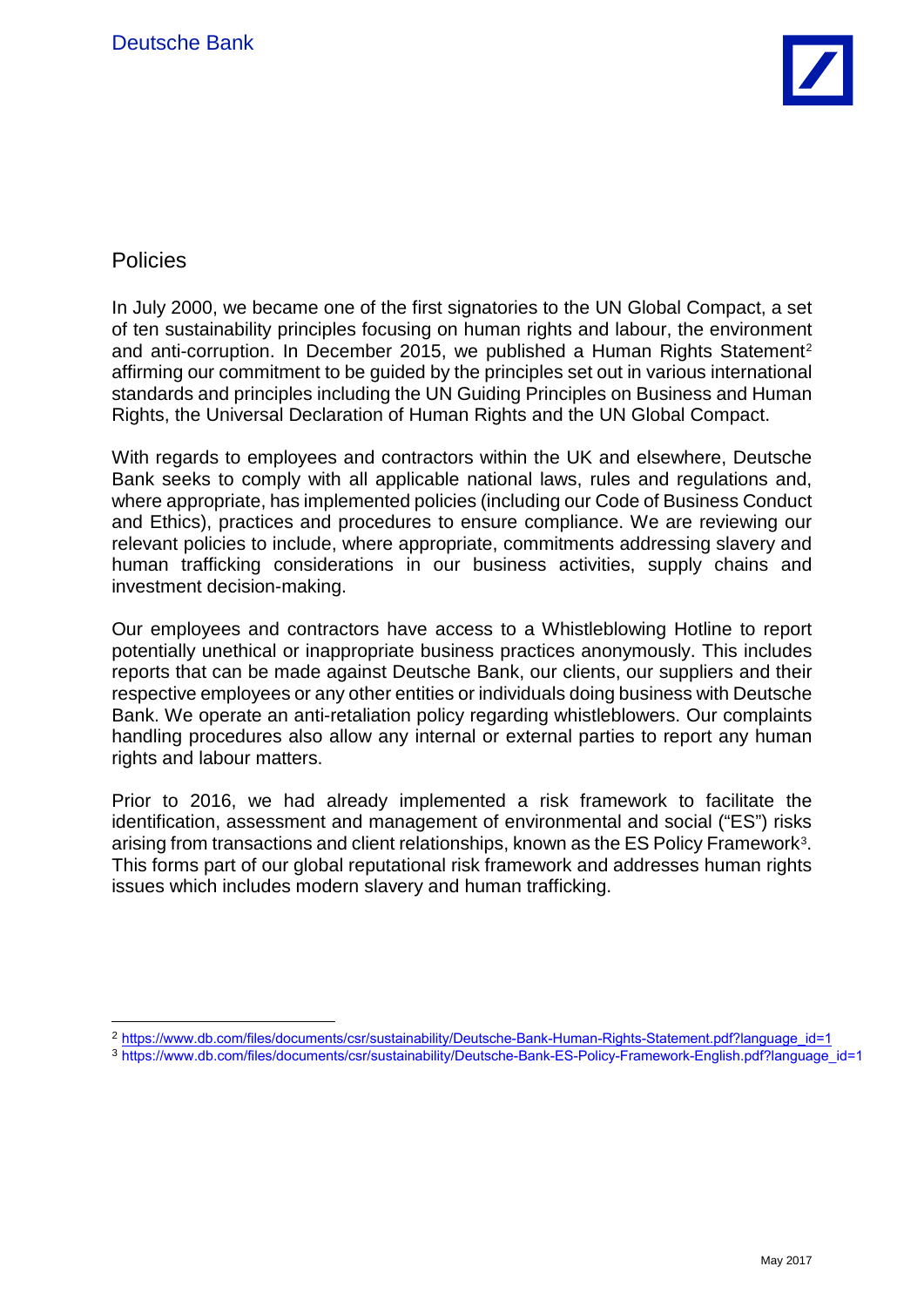

# Supply Chain and Supplier Due Diligence

Deutsche Bank interacts with over 44,000 direct suppliers located in more than 40 countries. Our current procurement process involves new suppliers meeting a certain financial threshold being subject to software-based screening for human trafficking and slavery offences, prior to their appointment. We are also reviewing how our new supplier due diligence processes may be further reinforced from a slavery and human trafficking perspective.

It is standard practice for suppliers to be required to adhere to our Code of Business Conduct and Ethics. During 2017, we will begin rolling out updated supplier contracts incorporating specific slavery and human trafficking obligations which are subject to rights of audit and inspection as appropriate.

During 2017, we will enhance our supplier adoption process by:

- ─ emphasizing to suppliers that we have a zero tolerance approach towards slavery and human trafficking;
- ─ highlighting our expectations that any material risks of slavery and human trafficking (to the extent identified) are to be addressed by suppliers; and
- $-$  directing suppliers to adopt appropriate policies prohibiting slavery and human trafficking in their own supply chains.

In respect of our existing suppliers, an exercise has been carried out in 2017 to request a pilot sample of suppliers to undergo additional due diligence and provide a letter of comfort on slavery and human trafficking topics. A global risk assessment process will also be developed so that this exercise can be extended to a wider supplier population thereafter. Separately, there are ongoing vendor risk management processes which identify critical supplier services to Deutsche Bank, and such processes incorporate checks from a wider ES perspective. Since the start of 2017, we have also implemented a software-based screening process for existing suppliers.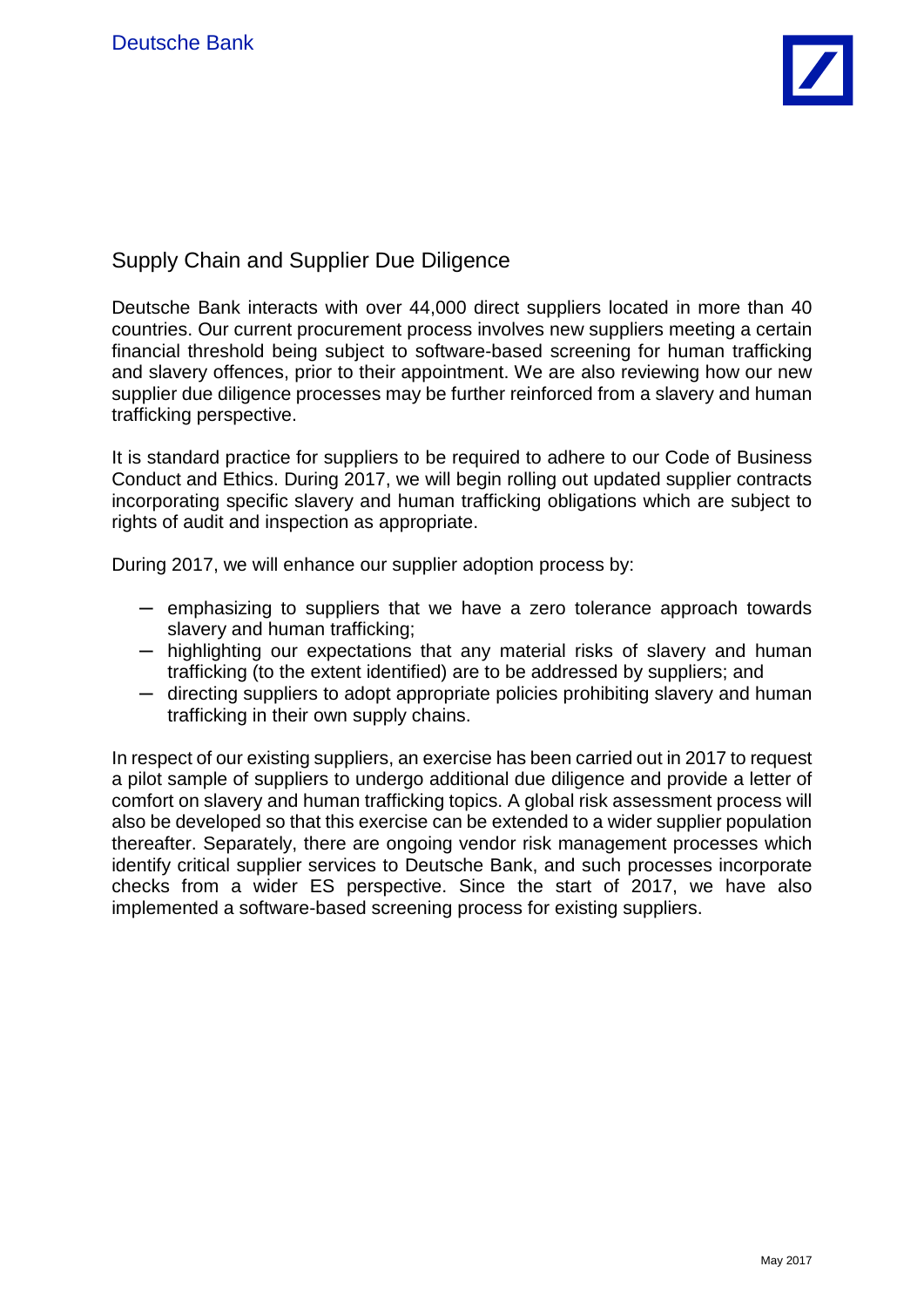

## Asset Management

To account for business operational specifics, and in particular the independent fiduciary obligations of asset managers, Deutsche Asset Management ("DeAM") – the asset management arm of Deutsche Bank – has established its own Environmental, Social and Governance ("ESG") organizational structure<sup>4</sup>, which is led by its Chief Investment Officer for Responsible Investments.

One of the focal points of our activities in this area is to support the integration of environmental, social and governance criteria into DeAM's investment and business processes. As a signatory to the Principles for Responsible Investment that are supported by the United Nations, DeAM aims to integrate ESG criteria in all its processes. However, given the diversity of the asset management business, different integration approaches apply to different investment teams.

Therefore, DeAM has developed proprietary ESG software to analyze, assess and rank corporations, as well as sovereigns, on a wide range of ESG indicators. Additionally, this software facilitates screenings on various ESG issues and it enables DeAM to check for UN Global Compact compliance including human rights. This empowers all portfolio and investment managers to assess risks and opportunities regarding ESG issues consistently and efficiently. This data is made available to DeAM's Active<sup>[5](#page-3-1)</sup> and Passive<sup>[6](#page-3-2)</sup> portfolio management teams in order to integrate ESG into their investment processes.

Furthermore, DeAM's Alternative<sup>7</sup> investment teams aim to incorporate ESG criteria into their due diligence processes. Within this division, the Sustainable Investment funds are structured to support the UN Sustainable Development Goals. These Sustainable Investment funds adhere to policies with regards to environmental and social issues including human rights.

<span id="page-3-0"></span><sup>4</sup> <https://www.dws.com/solutions/esg/>

<span id="page-3-1"></span><sup>5</sup> <https://www.dws.com/en-gb/capabilities/active-investments/>

<span id="page-3-2"></span><sup>6</sup> <https://www.dws.com/en-gb/capabilities/Passive/>

<span id="page-3-3"></span><sup>7</sup> <https://www.dws.com/en-gb/capabilities/Alternatives/>